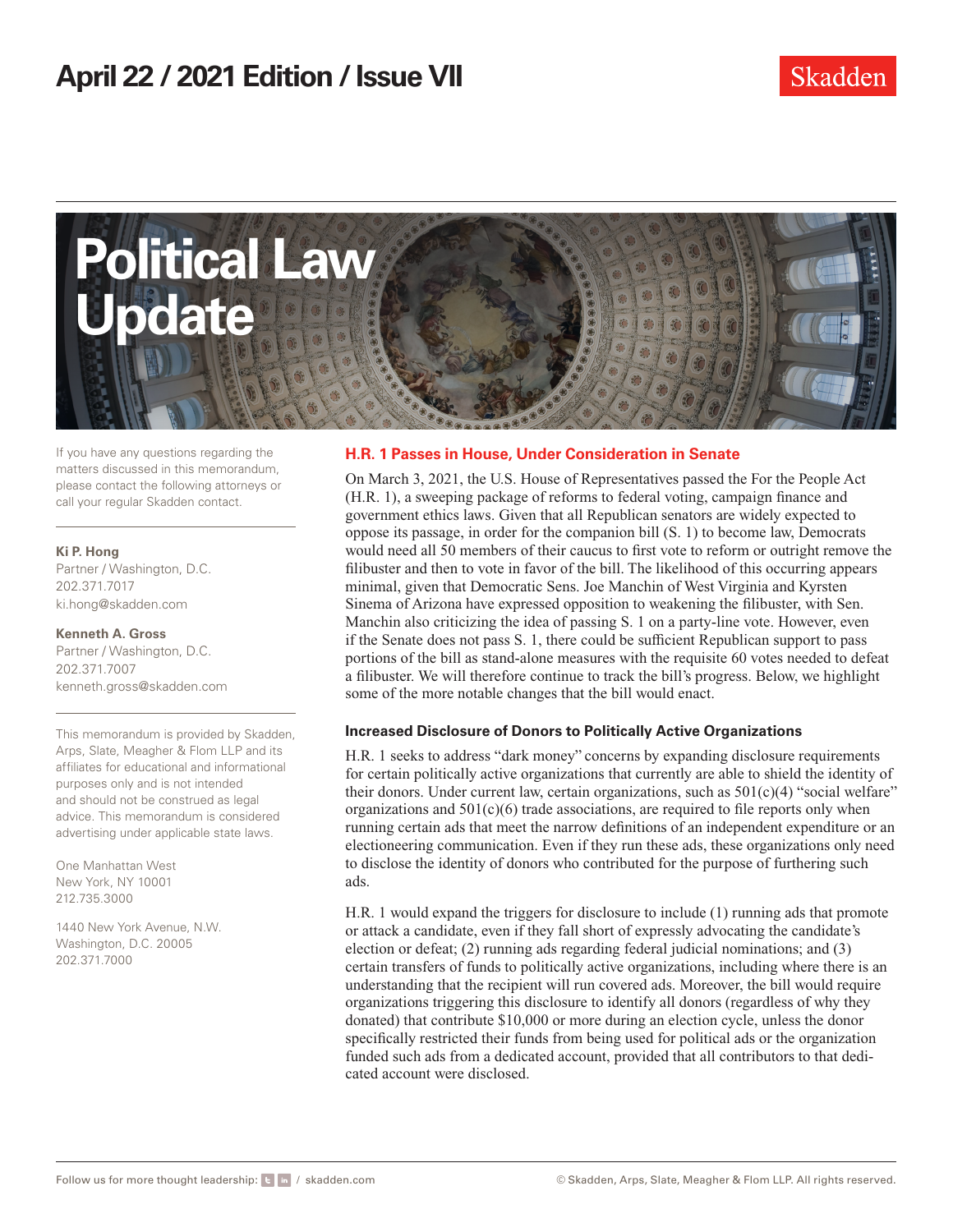# **Political Law Update**

This change would have implications for individual and corporate donors who contribute to these types of politically active organizations with an understanding that their identity as donors would not be made public.

### **Ban on Foreign National Political Contributions**

Under the Federal Election Campaign Act of 1971, as amended, and Federal Election Commission (FEC) regulations, foreign nationals have long been prohibited not only from making federal, state or local political contributions, but also from participating in decisions regarding such contributions. H.R. 1 generally does not change the status quo, but instead codifies existing FEC regulations and opinions regarding this type of involvement in candidate elections. However, the bill would extend this foreign national prohibition to apply to spending on state and local ballot measures, which is currently not covered under the statute or the relevant interpretations or guidance.

Furthermore, the bill would require the CEO (or the highest-ranking official) of any corporation, labor organization, LLC or partnership that makes a political contribution or expenditure to annually certify to the FEC, under penalty of perjury, that no foreign national participated in any decision regarding the making of a contribution or expenditure by that entity. A corporate PAC would be required to file a similar annual certification, in which it would be required to certify that no foreign national participated in any decision regarding the making of a contribution or expenditure by the PAC, that no foreign national manages the PAC, that any members of the board of directors of the corporation who are foreign nationals abstained from voting on matters concerning the PAC, and that the PAC does not solicit or accept recommendations regarding contributions and expenditures from foreign nationals.

The original version of H.R. 1, introduced in the previous Congress, contained a provision that would have expressly extended the prohibition to domestic subsidiaries of foreign corporations and even domestic corporations with a certain percentage of foreign shareholders. The provision, however, was later removed from the bill. Given that the current version of H.R. 1 largely codifies existing FEC regulations and opinions, it appears unlikely that the bill would impact the current ability of such corporations to engage in political spending, provided that they observe the current guidance requiring foreign nationals to be insulated from any decisions regarding that spending.

#### **Repeal of Budget Rider Prohibiting SEC Political Disclosure Rulemaking**

In December 2015, Congress passed the Consolidated Appropriations Act of 2016, which contained a budget rider prohibiting the use of federally appropriated funds by the Securities and

Exchange Commission (SEC) to finalize disclosure rules regarding political activity by publicly traded corporations. The budget rider, which was inserted into subsequent appropriations bills, remains in place today. H.R. 1 would repeal the budget rider, clearing the way for a political spending disclosure rule, which SEC Chairman Gary Gensler expressed interest in pursuing during his confirmation hearing.

#### **Corporate PAC Governance Disclosure**

H.R. 1 would direct the FEC to collect, on an ongoing basis, information about the governance of corporate PACs, including (1) the extent to which corporate PACs have bylaws, (2) the extent to which corporate PACs that have bylaws also have boards of directors, and (3) the characteristics of PAC board members, including their relationship to the corporation operating the PAC. The language of the bill appears to require the FEC to collect this information via a PAC's statement of organization, which is publicly available. Accordingly, any new corporate PAC, or an existing corporate PAC amending its statement of organization, would be required to publicly disclose this information regarding its governance structure.

#### **Expansion of Lobbyist Registration Requirements**

H.R. 1 would significantly expand the scope of individuals required to register as federal lobbyists under the Lobbying Disclosure Act. Currently, only those individuals who engage in more than one direct communication with a covered federal official and who spend 20% or more of their time on lobbying activities in a three-month period are required to register.

H.R. 1 would (1) lower the threshold for time spent on lobbying activities in a three-month period from 20% to 10% and (2) expand the definition of a "lobbying contact" to include certain advice and counsel provided to another person for that person's lobbying contacts. Accordingly, numerous individuals who support lobbying efforts "behind the scenes" would likely be required to register, even if they never personally engaged with a covered official.

# **FARA: Expansion of the Statute's Application to Activities Outside the US**

The Foreign Agents Registration Act (FARA) generally requires an entity to register as a foreign agent if it is acting on behalf of a foreign principal and engaged in, among other activities, efforts to influence the U.S. public or U.S. officials regarding certain matters. The law expressly covers those entities that are engaging in this activity "within the U.S." H.R. 1 would codify the Department of Justice's current informal position that the law covers those entities that are engaging in such activities directed into the U.S. even when they are located outside the U.S.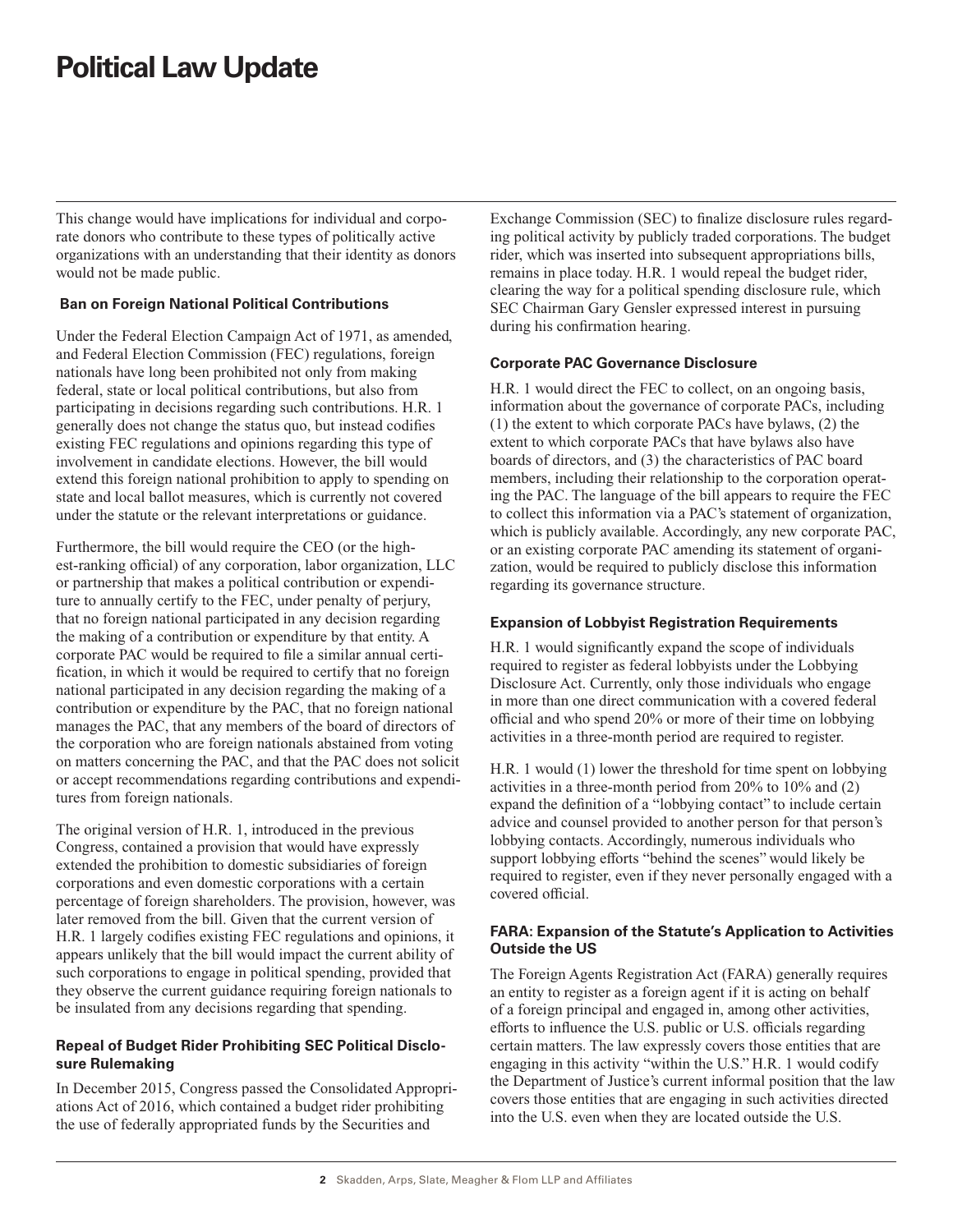# **FARA: Disclosure of Gifts and Other Things of Value**

H.R. 1 would require a foreign agent registered under FARA to disclose any thing of financial value (including a gift, profit, salary, favorable regulatory treatment, or any other direct or indirect economic or financial benefit) that it knows its foreign principal has given to a federal or state official beginning 60 days prior to the date that the agent incurred an obligation to register and continuing throughout its registration.

# **FARA: Civil Penalties**

H.R. 1 would authorize civil penalties, in addition to existing criminal penalties, for failure to file timely and complete filings, and prohibit foreign principals from paying their agents' civil penalties.

#### **Impact on State Voting Laws**

In the wake of the 2020 election, state legislatures across the country are considering legislation that would impact current voting laws. Already this year, more than 400 voting bills have been introduced, and some have already been enacted into law — most notably S.B. 202 in Georgia. These bills address a wide range of issues concerning voting, including, but not limited to, early voting, absentee voting, voter registration and voter identification.

H.R. 1 would make a number of changes that would affect and in some cases preempt — state voting laws. Some of these changes include:

- requiring states (other than those states in which all voting is done by mail) to provide for in-person early voting for federal elections for at least 15 days before the date of an election and for at least 10 hours each day;
- requiring states (other than those states in which all voting is done by mail) to provide for no-excuse mail-in voting for federal elections;
- requiring states in which people must be registered to vote to offer same-day voter registration for federal elections;
- requiring states in which people must be registered to vote to adopt automatic voter registration for federal elections; and
- requiring states in which people must present identification to vote (either in person or by mail) to allow people who lack identification (other than first-time voters who registered by mail) to vote in federal elections if they provide a sworn written

statement, signed under penalty of perjury, attesting to their identity and their eligibility to vote.

### **Independent Redistricting Commissions**

H.R. 1 would require states to establish independent citizen commissions to carry out congressional redistricting, a process that is carried out currently in most states by the legislature, subject to the governor's approval. The commissions would be composed of 15 members, comprising five Democrats, five Republicans and five independents. The commissions would be required to draw House maps based on the following criteria (in order of priority): (1) compliance with the Constitution, including, but not limited to, its requirement that districts have approximately the same population; (2) compliance with the Voting Rights Act (which, among other things, prohibits racial discrimination in redistricting); (3) compliance with additional safeguards against diluting the representational influence of racial minorities; and (4) respect for political subdivisions and "communities of interest" (*i.e.*, groups with shared ethnic, racial, economic, tribal, social, cultural, geographic or historic identities). The commissions would be prohibited from drawing maps that unduly favor or disfavor any political party, in addition to being prohibited from considering the residence of any House member or candidate. In order for a map to pass, it would need the support of a majority of commissioners, including at least one Democrat, one Republican and one independent. If a commission failed to pass a map, a three-judge federal district court panel would be tasked with drawing the map instead.

The bill exempts the following states from having to establish an independent redistricting commission: States that will have a single congressional district for the upcoming decade, states that already have independent redistricting commissions (provided that the commissions satisfy certain conditions) and Iowa (provided that the state passes the House map drawn by the state's Legislative Services Agency). Notably, the bill does not exempt states with other types of redistricting commissions (such as New Jersey, which has a bipartisan redistricting commission composed of political appointees) and states with other types of redistricting guardrails (such as Connecticut and Maine, which require legislative supermajorities to pass new maps).

Accordingly, if H.R. 1 were to be enacted as currently constructed, it would have a significant impact on congressional redistricting and the party-line breakdown of representation in House.